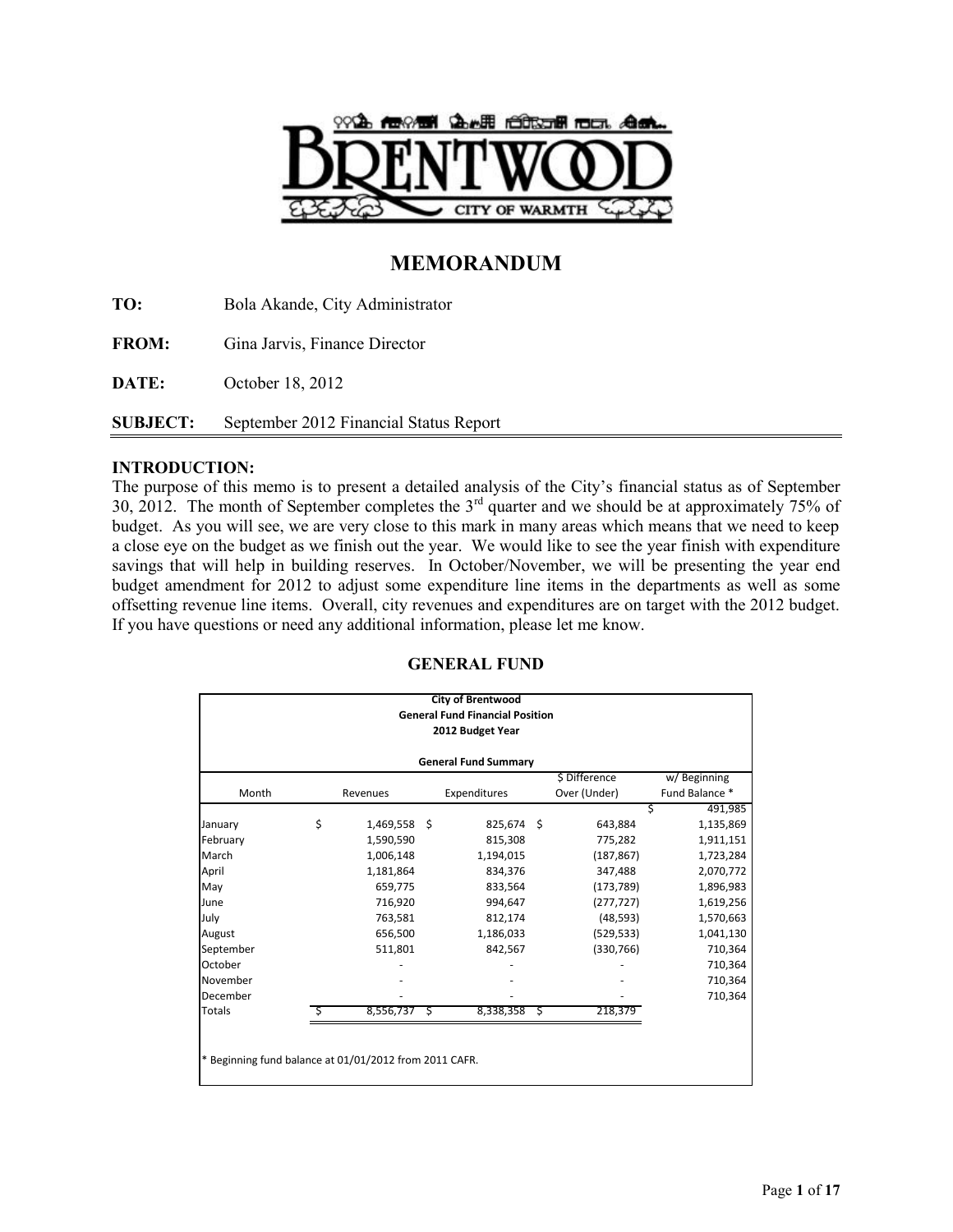#### **General Fund Revenue**

Total General Fund revenue through September 2012 is trailing 2011 but still about \$95k higher than the 2012 budget. The following section provides detail information for the City's General Fund revenue.

#### **Total Revenue:**



#### **Taxes:**

Ad valorem tax revenue is posted to the General Fund in November. Year to date sales tax revenue is on pace with 2011 and is tracking higher than the 2012 budget through September. Utility tax revenue continues to improve as expected and is now almost on target with the 2012 budget at 74.47%. It appears that utility tax revenue related to gas will come in significantly less than 2011 due to the mild winter while utility tax revenue related to electric has increased over the summer months as a result of the extreme summer heat we experienced. Other tax revenue includes the road & bridge tax, financial institution tax, railroad & utility tax, state motor fuel tax and cigarette tax. These taxes combined are coming in below budget at 62.15%.

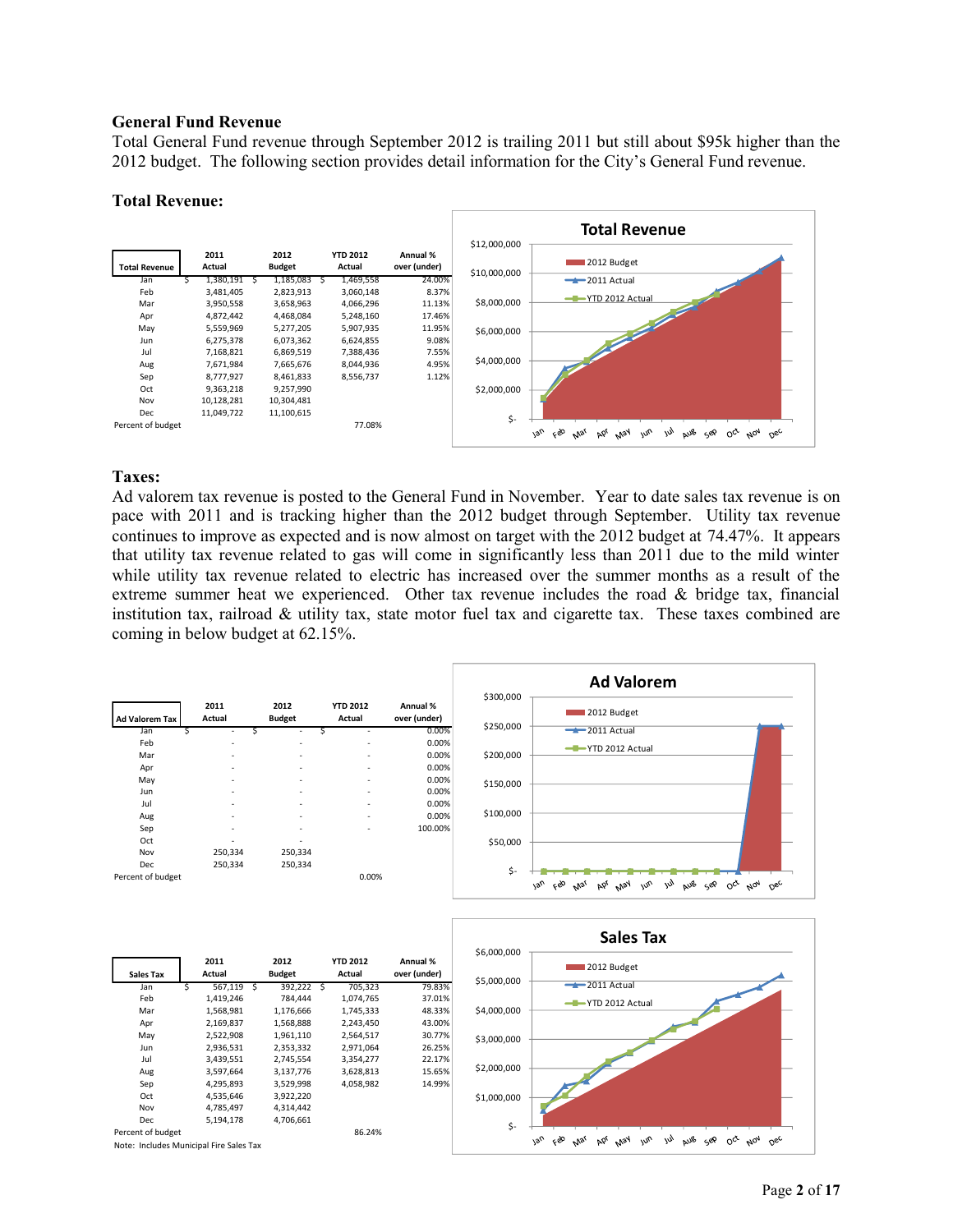



#### **Licenses and Permits:**

Business license revenue is right on target with last year and the 2012 budget. Building permits are still down compared to the 2012 budget. We anticipated a hotel and new commercial building to break ground in 2012, but it looks as though it will be next year before this happens. Other license and permit revenue includes liquor licenses, automobile licenses, occupancy permits, planning/zoning applications, electrical permits and plumbing permits. These revenue sources are tracking higher than the 2012 Budget at 88.63%.

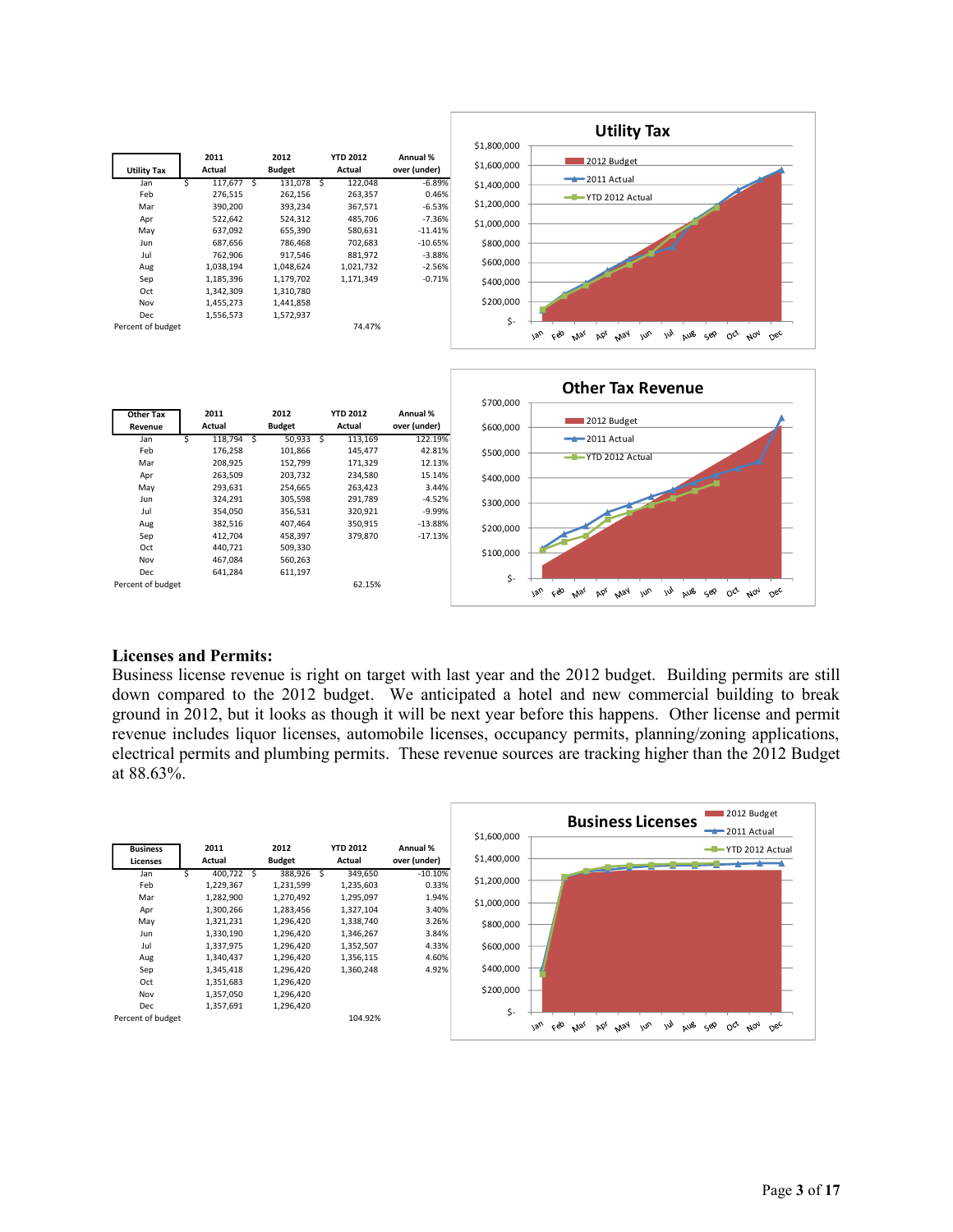



#### **Fines and Forfeitures:**

Fines and forfeitures continue to be coming in less than anticipated in the 2012 Budget at only 63.82% and are still below 2011 levels. During the month of April, we were able to determine that the number of tickets issued through March was less than the prior year which would explain the revenue decline during the first few months of the year. A  $2<sup>nd</sup>$  traffic officer started in May and the number of tickets issued has been increasing since that time. We are also now starting to see the monthly revenue increase as a result of the increase in tickets issued. However, it does not appear that we will catch up with the budget by the end of the year.

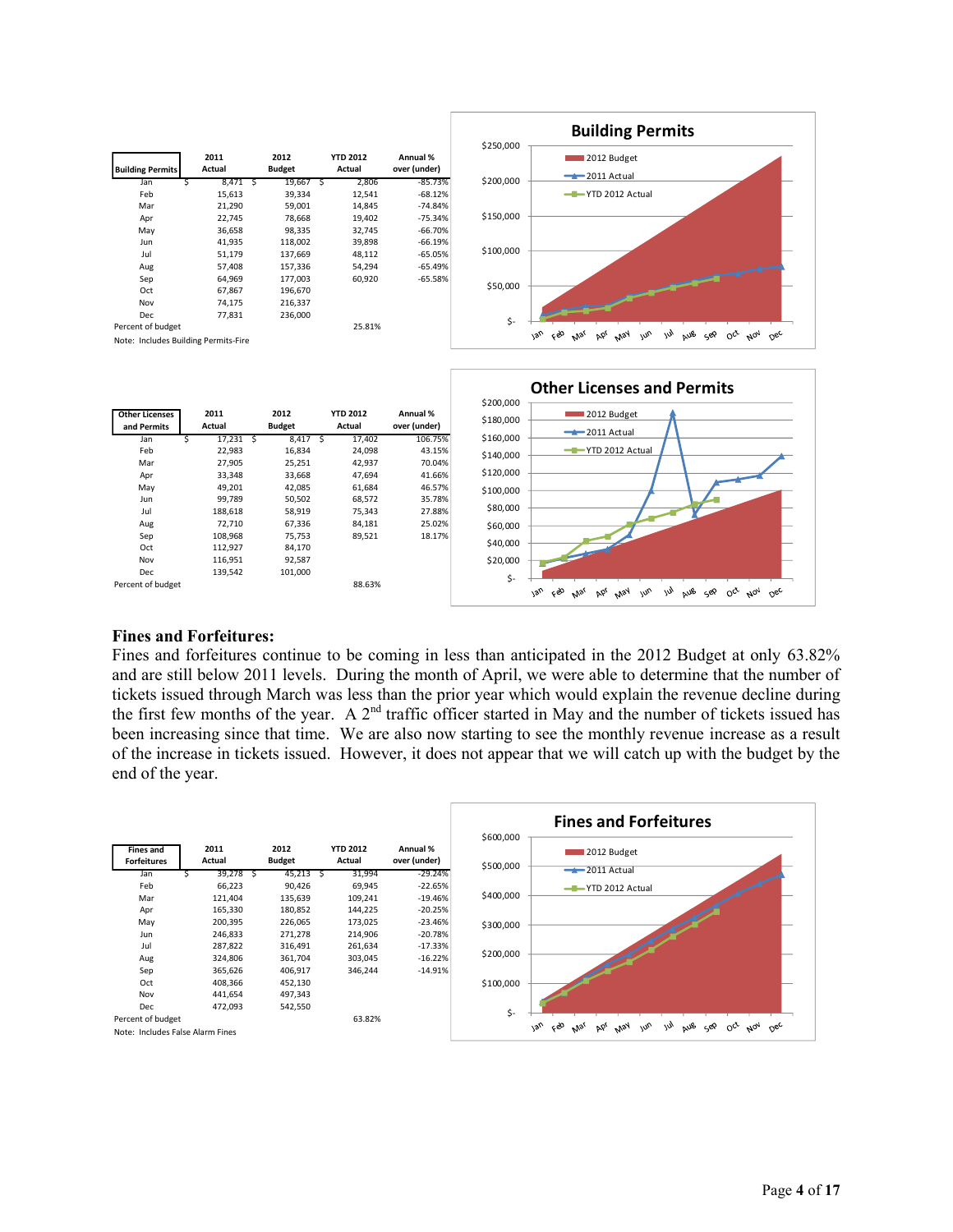#### **Intergovernmental:**

Intergovernmental revenue includes anticipated grant revenue, revenue from the library and the City of Rock Hill. In April, we made an accounting change to move reimbursements from the DEA to intergovernmental revenue. Previously this revenue was posted directly to the police department overtime account. In the overtime analysis, you will see that this accounting change resulted in an increase in police overtime which now reflects actual costs for overtime in the department. It is important to note that a portion of the overtime is funded by the DEA. Total year to date revenue is 122.83% of the 2012 budget.



#### **Charges for Services:**

Charges for services include revenue from parks and recreation, garbage and public safety services. Year to date, this revenue source is falling below 2011 and below budget at 67.25%. An analysis of this revenue shows that there is \$19,800 of golf tournament revenue in the budget that we will not receive. In addition there is a new line item for \$24,000 in property rental revenue with no actual revenue source determined. Otherwise, we anticipate the other revenue items to come in at or near the 2012 budget.

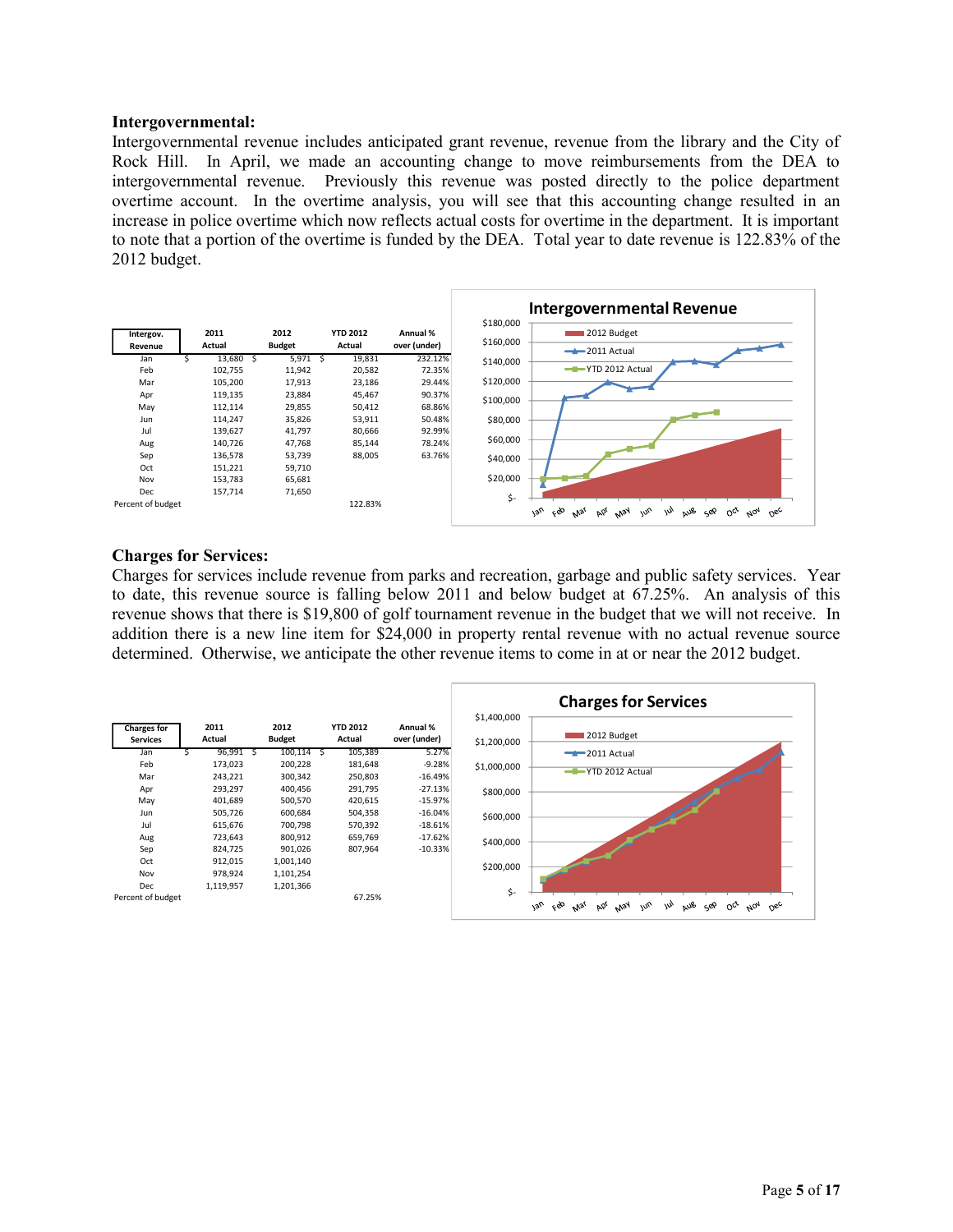#### **Investment Income:**

Investment income from the City's money market account is posted monthly. Further analysis and development of an investment program is still to come.



#### **Miscellaneous:**

The 2012 budget for miscellaneous revenue includes TIF reimbursements, TDD collection fees, and a litigation settlement. These revenues total \$432,000 and will not come in steadily on a monthly basis. In April, we received the 2011 TIF Reimbursement in the amount of \$357k. This amount was refunded back to the bank in September in order to call additional Brentwood Square TIF bonds as directed by the Board of Aldermen back in May, 2012.

| <b>Miscellaneous</b><br>Revenue | 2011<br>Actual | 2012<br><b>Budget</b> | <b>YTD 2012</b><br>Actual | Annual %<br>over (under) |
|---------------------------------|----------------|-----------------------|---------------------------|--------------------------|
| Jan<br>S                        | 152 S          | 40.042 S              | 1.922                     | $-95.20%$                |
| Feb                             | (737)          | 80.084                | 32,101                    | $-59.92%$                |
| Mar                             | (19,708)       | 120,126               | 44,938                    | $-62.59%$                |
| Apr                             | (17, 979)      | 160,168               | 407,347                   | 154.32%                  |
| May                             | (15,324)       | 200,210               | 420,141                   | 109.85%                  |
| Jun                             | (12, 250)      | 240,252               | 428,928                   | 78.53%                   |
| Jul                             | (9,055)        | 280,294               | 439.691                   | 56.87%                   |
| Aug                             | (6,619)        | 320,336               | 497,577                   | 55.33%                   |
| Sep                             | 37,151         | 360,378               | 189,822                   | $-47.33%$                |
| Oct                             | 39,964         | 400,420               |                           |                          |
| Nov                             | 47.057         | 440,462               |                           |                          |
| <b>Dec</b>                      | 64.487         | 480,500               |                           |                          |
| Percent of budget               |                |                       | 39.51%                    |                          |

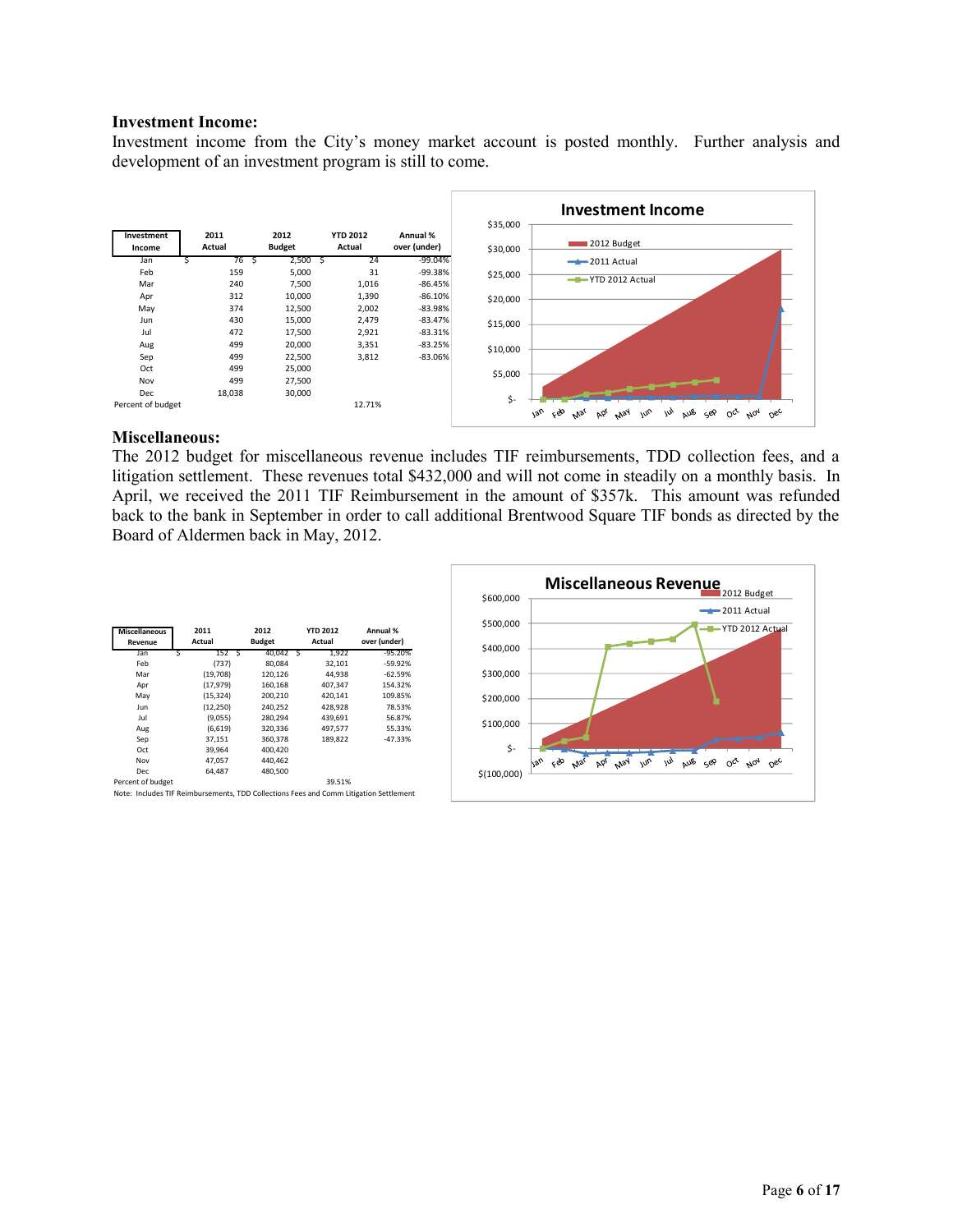## **Expenditures**

Total year to date General Fund expenditures through September 2012 are on pace with September 2011 and the 2012 budget at 75.56%. The following section provides detail information for the City's General Fund expenditures.

#### **Total Expenditures:**



## **Administration:**

Administration department expenditures in 2012 will be higher than in 2011 because related Municipal Operating costs were moved to Administration in 2012. Monthly expenditures seem to be relatively stable and the department has realized some savings to offset a payout for a long term city employee that occurred in January. However, we are still slightly above the budget and will continue to monitor this department to make sure it stays on target as we finish out the year.

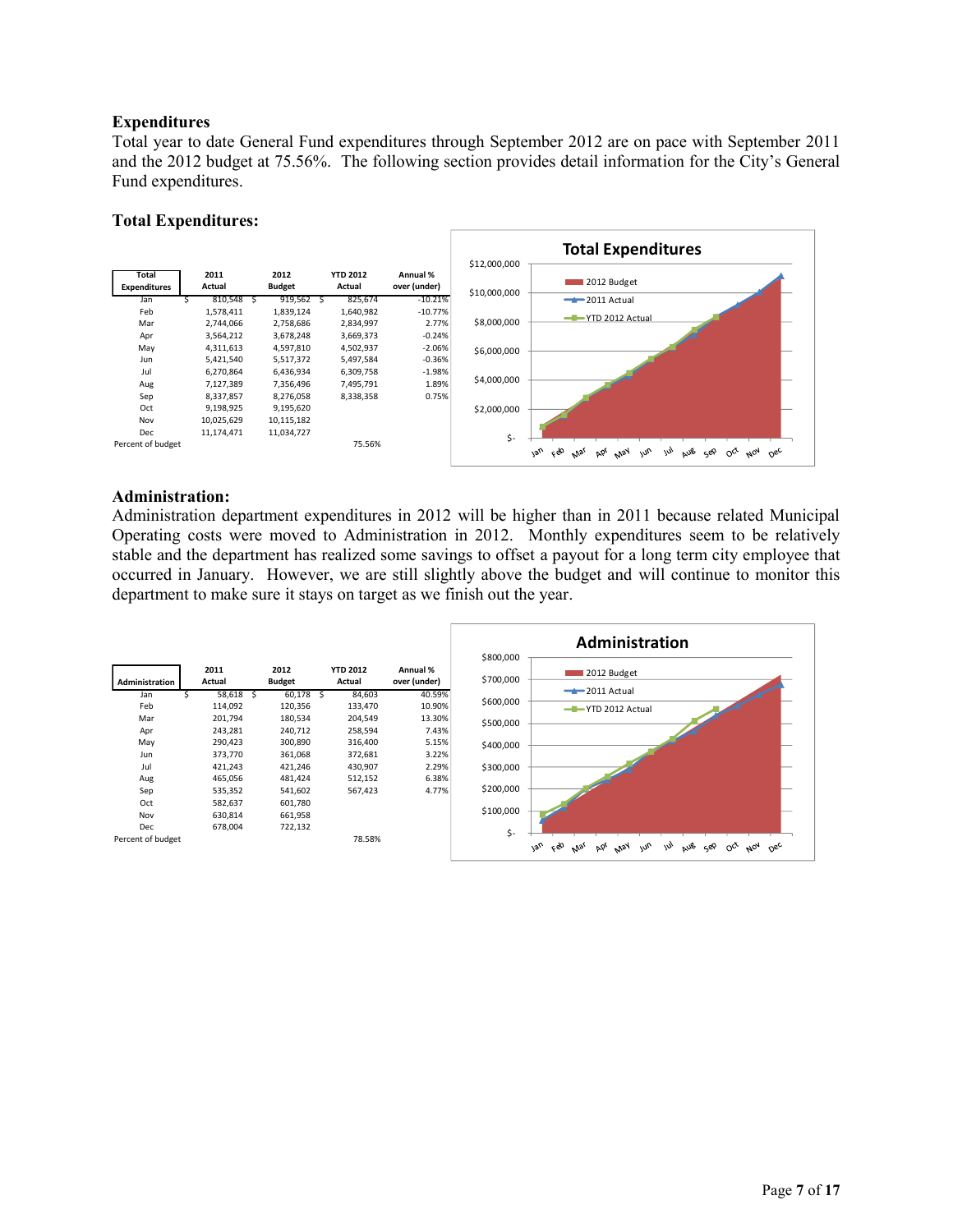## **Police:**

Police department expenditures in 2012 will be higher than in 2011 because related Municipal Operating costs were moved to Police in 2012. The Police department expenditures for September are slightly above budget at 79.11%. We will be presenting a budget amendment for the Police Department to budget for items such as the DEA overtime and contractual expenses that were excluded in the original budget.



#### **Police Seizure Funds:**

An accounting change was made in April to create a separate division in the General Fund for budgeting and expending police seizure funds. Previously, these expenditures were posted against the seized property revenue account. This resulted in difficulty in reporting actual revenue and expenditures related to the seizure funds and these expenditures were not being properly budgeted. In the future, the police department will budget for the use of seizure funds each year during the budget process. We will be presenting a budget amendment to budget for the expenditure of seizure funds for 2012.

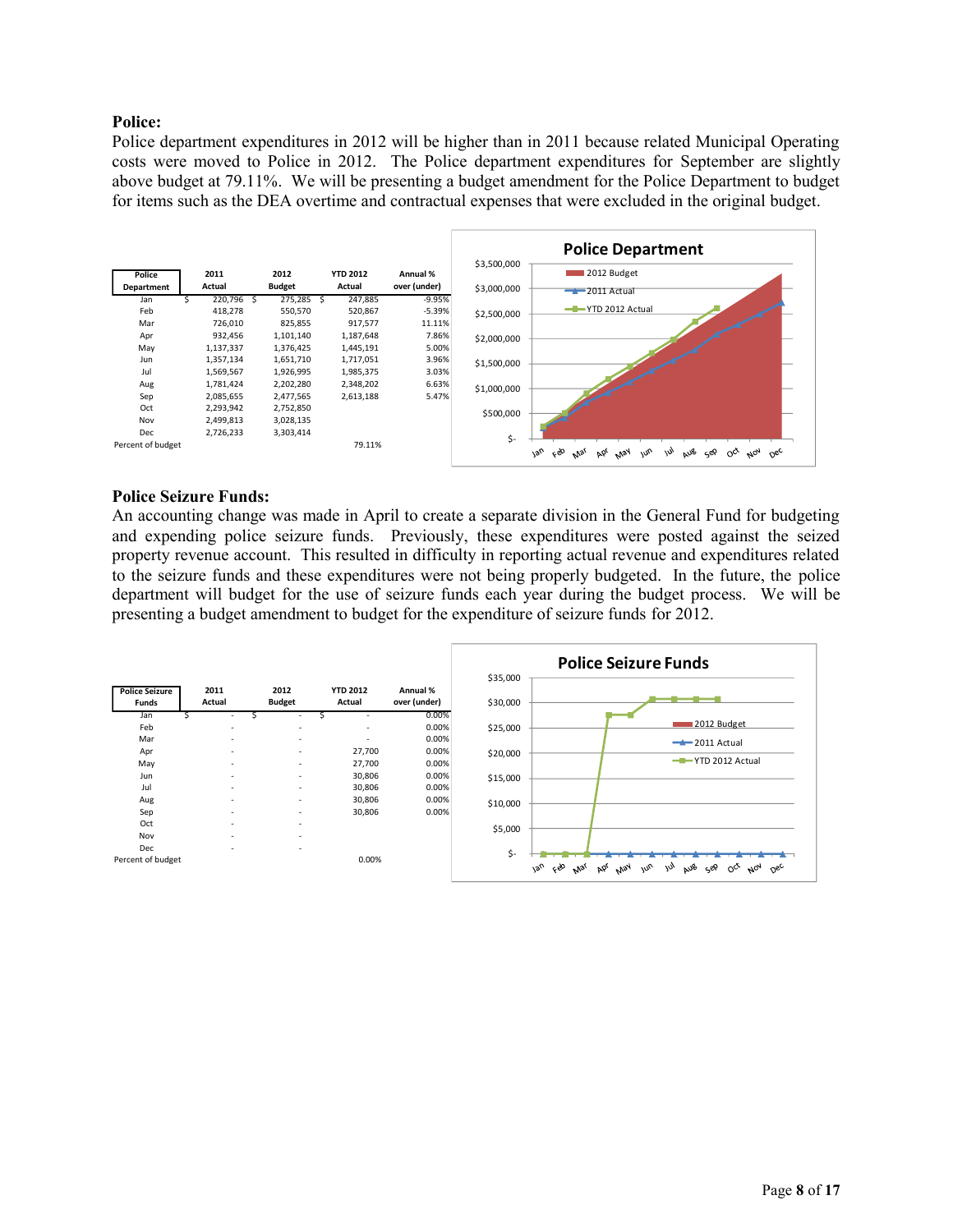# **Fire:**

Fire department expenditures in 2012 will be higher than in 2011 because related Municipal Operating costs were moved to Fire in 2012. The Fire department expenditures for September are right on target with the 2012 budget.



#### **Public Works:**

Public Works department expenditures in 2012 will be higher than in 2011 because related Municipal Operating costs were moved to Public Works in 2012. The Public Works department expenditures for September are below the 2012 budget at 67.02% reflecting potential savings to the General Fund.

|                                   |                |   |                       |                           |                          |                            | <b>Public Works Department</b>                                                                                                                           |
|-----------------------------------|----------------|---|-----------------------|---------------------------|--------------------------|----------------------------|----------------------------------------------------------------------------------------------------------------------------------------------------------|
| <b>Public Works</b><br>Department | 2011<br>Actual |   | 2012<br><b>Budget</b> | <b>YTD 2012</b><br>Actual | Annual %<br>over (under) | \$2,000,000<br>\$1,800,000 | 2012 Budget<br>$-2011$ Actual                                                                                                                            |
| Jan                               | 56,852         | s | 146,272 \$            | 107,292                   | $-26.65%$                | \$1,600,000                |                                                                                                                                                          |
| Feb                               | 117,845        |   | 292,544               | 215,991                   | $-26.17%$                | \$1,400,000                | -T-YTD 2012 Actual                                                                                                                                       |
| Mar                               | 198,397        |   | 438,816               | 391,558                   | $-10.77%$                |                            |                                                                                                                                                          |
| Apr                               | 254,672        |   | 585,088               | 514,480                   | $-12.07%$                | \$1,200,000                |                                                                                                                                                          |
| May                               | 310,425        |   | 731,360               | 634,371                   | $-13.26%$                | \$1,000,000                |                                                                                                                                                          |
| Jun                               | 368,547        |   | 877,632               | 764,913                   | $-12.84%$                |                            |                                                                                                                                                          |
| Jul                               | 424,901        |   | 1,023,904             | 887,230                   | $-13.35%$                | \$800,000                  |                                                                                                                                                          |
| Aug                               | 479,858        |   | 1,170,176             | 1,051,758                 | $-10.12%$                | \$600,000                  |                                                                                                                                                          |
| Sep                               | 560,052        |   | 1,316,448             | 1,176,398                 | $-10.64%$                |                            |                                                                                                                                                          |
| Oct                               | 614,558        |   | 1,462,720             |                           |                          | \$400,000                  |                                                                                                                                                          |
| Nov                               | 674,571        |   | 1,608,992             |                           |                          | \$200,000                  |                                                                                                                                                          |
| Dec                               | 729,294        |   | 1,755,262             |                           |                          | \$-                        |                                                                                                                                                          |
| Percent of budget                 |                |   |                       | 67.02%                    |                          |                            | $v_{\alpha}$<br>eso<br>aus<br>$\omega_{\nu}$<br>$\circ^{\circ}$<br>$\mu_{Oq}$<br><b>May</b><br>ゕ<br>$O_{6c}$<br>جون<br>bb <sub>e</sub><br>M <sub>3</sub> |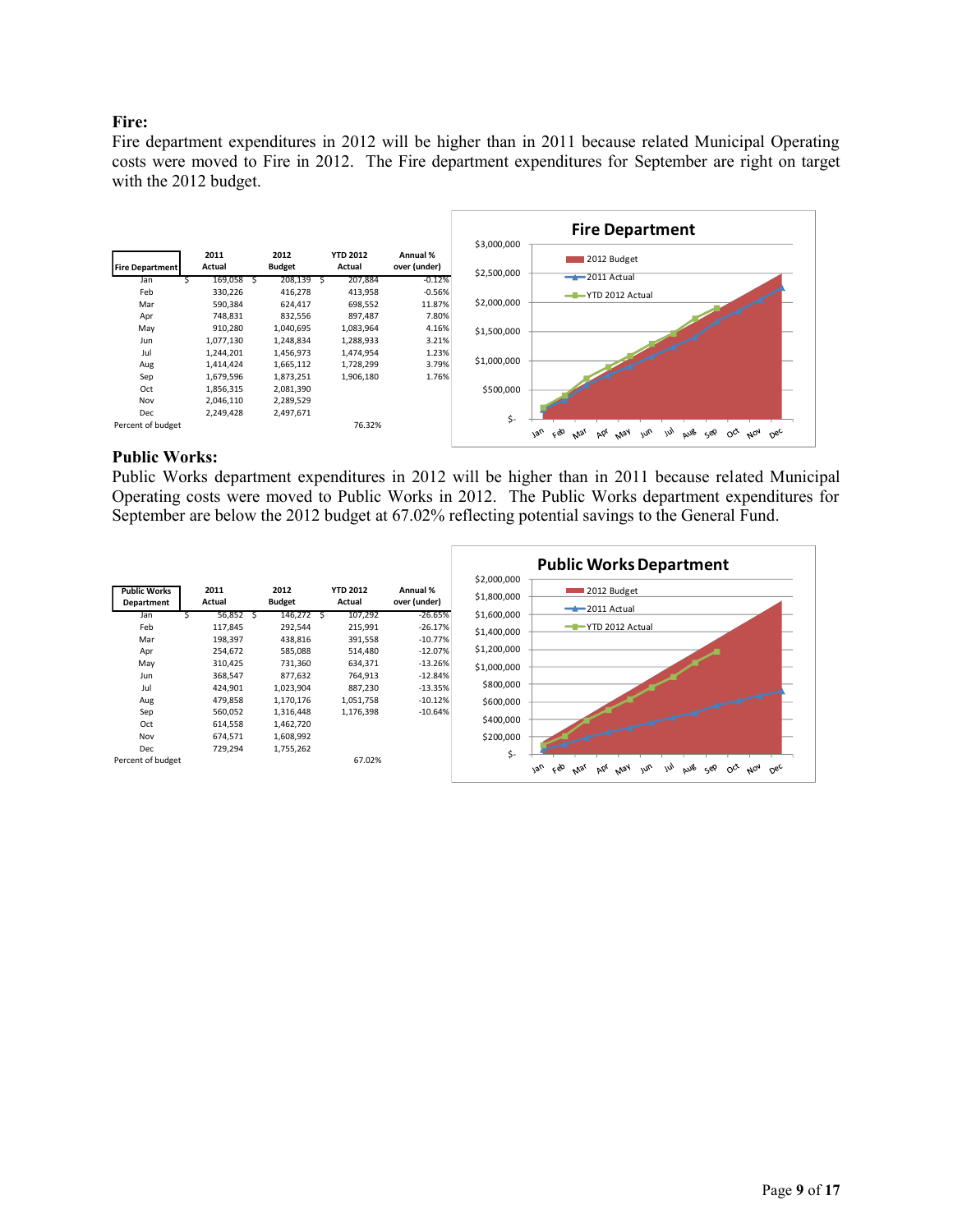#### **Planning and Development:**

Planning and Development department expenditures in 2012 will be higher than in 2011 because related Municipal Operating costs were moved to Planning and Development in 2012. The Planning and Development department expenditures for September are right on target with the 2012 budget.



## **Sanitation:**

Sanitation department expenditures for September are right on target with the 2012 budget.



# **Community Services:**

Community Services expenditures fluctuate from month to month depending upon activities such as the Brentwood Maddenfest festival and other community events. The Community Services expenditures for September are at 77.69% of the 2012 budget reflecting the majority of the costs for the Brentwood Maddenfest festival. The \$19,800 in the budget for the golf tournament will not be spent as this event will not be held in 2012.

|                              |                |   |                       |    |                           |                          |           | <b>Community Services</b>                                                                                                         |
|------------------------------|----------------|---|-----------------------|----|---------------------------|--------------------------|-----------|-----------------------------------------------------------------------------------------------------------------------------------|
| Community<br><b>Services</b> | 2011<br>Actual |   | 2012<br><b>Budget</b> |    | <b>YTD 2012</b><br>Actual | Annual %<br>over (under) | \$250,000 | 2012 Budget<br>$-2011$ Actual                                                                                                     |
| Jan                          | 6,267          | S | 17,265                | -S | 17,054                    | $-1.22%$                 | \$200,000 |                                                                                                                                   |
| Feb                          | 8,008          |   | 34,530                |    | 25,509                    | $-26.13%$                |           | -T-YTD 2012 Actual                                                                                                                |
| Mar                          | 16,129         |   | 51,795                |    | 54,253                    | 4.75%                    |           |                                                                                                                                   |
| Apr                          | 19,540         |   | 69,060                |    | 54,630                    | $-20.89%$                | \$150,000 |                                                                                                                                   |
| May                          | 23,169         |   | 86,325                |    | 79,252                    | $-8.19%$                 |           |                                                                                                                                   |
| Jun                          | 38,456         |   | 103,590               |    | 86,130                    | $-16.85%$                |           |                                                                                                                                   |
| Jul                          | 40,809         |   | 120,855               |    | 97,868                    | $-19.02%$                | \$100,000 |                                                                                                                                   |
| Aug                          | 42,376         |   | 138,120               |    | 108,441                   | $-21.49%$                |           |                                                                                                                                   |
| Sep                          | 107,911        |   | 155,385               |    | 160,964                   | 3.59%                    |           |                                                                                                                                   |
| Oct                          | 115,103        |   | 172,650               |    |                           |                          | \$50,000  |                                                                                                                                   |
| Nov                          | 124,398        |   | 189,915               |    |                           |                          |           |                                                                                                                                   |
| Dec                          | 162,081        |   | 207,175               |    |                           |                          | \$-       |                                                                                                                                   |
| Percent of budget            |                |   |                       |    | 77.69%                    |                          |           | $\omega$<br>œ,<br>$\omega_{\nu}$<br>AUB<br><b>Van</b><br><b>May</b><br>Sep<br>$O^{c^{\chi}}$<br>$A_{07}$<br>AP<br>$O_{6c}$<br>Mar |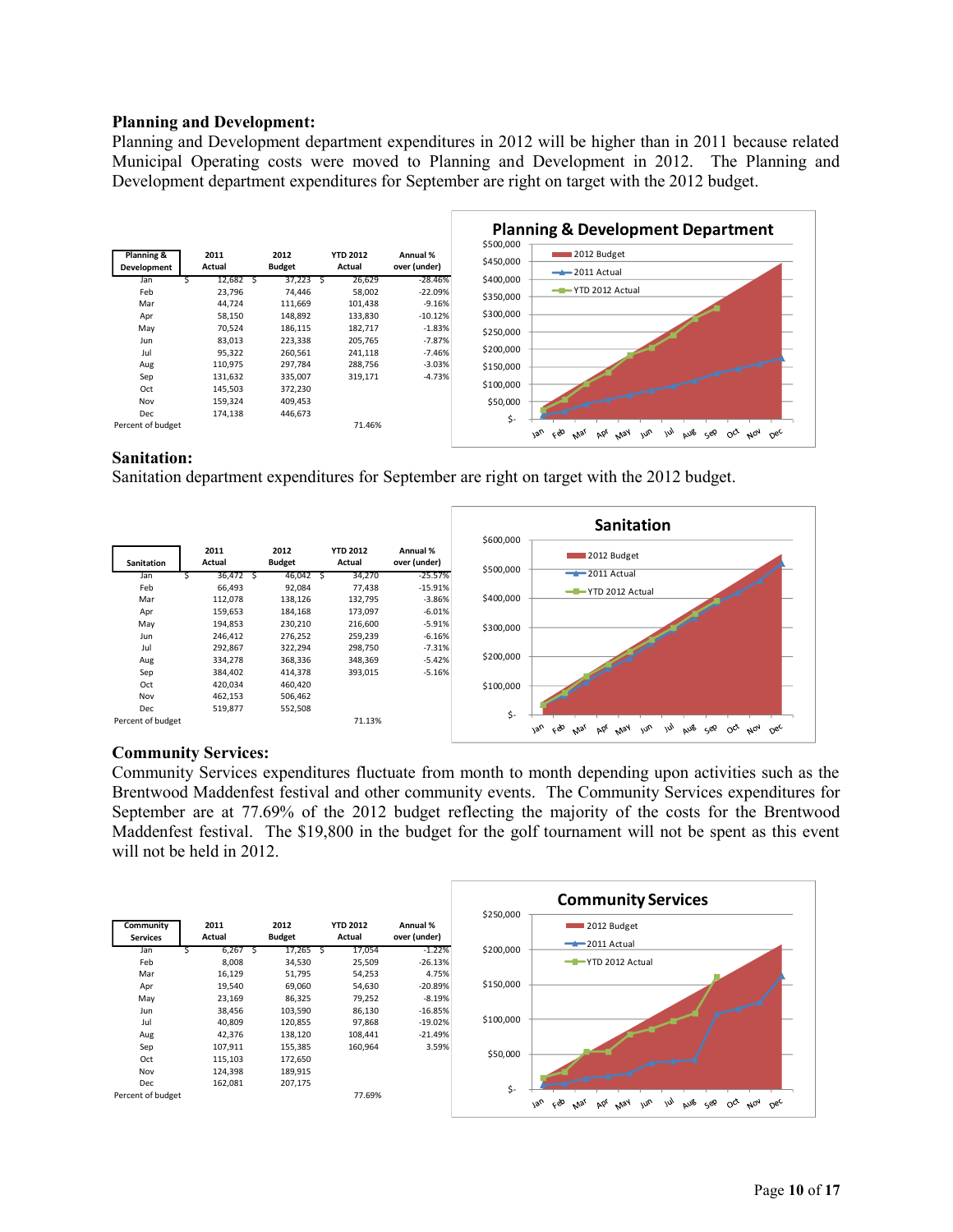## **Legislative:**

Legislative department expenditures in 2012 will be higher than in 2011 because related Municipal Operating costs were moved to Legislative in 2012. The Legislative department expenditures for September are right on target with the 2012 budget.



## **Judicial:**

Judicial department expenditures in 2012 will be higher than in 2011 because related Municipal Operating costs were moved to Judicial in 2012. The Judicial department expenditures for September are below the 2012 budget at 63.00% reflecting potential savings to the General Fund.



# **Municipal Operating:**

Municipal Operating expenditures in 2012 will be much less than in 2011 because many Municipal Operating costs related to specific departments were moved to those departments in 2012. The Municipal Operating expenditures for September are slightly above target at 78.06% of the 2012 budget.

|                                      |                |                       |                           |                          | \$4,000,000 | <b>Municipal Operating</b>                                                                                                          |
|--------------------------------------|----------------|-----------------------|---------------------------|--------------------------|-------------|-------------------------------------------------------------------------------------------------------------------------------------|
| <b>Municipal</b><br><b>Operating</b> | 2011<br>Actual | 2012<br><b>Budget</b> | <b>YTD 2012</b><br>Actual | Annual %<br>over (under) | \$3,500,000 | 2012 Budget                                                                                                                         |
| Jan                                  | 232,039        | $101,116$ \$<br>১     | 80,534                    | $-20.35%$                |             | $-2011$ Actual                                                                                                                      |
| Feb                                  | 466,320        | 202,232               | 151,304                   | $-25.18%$                | \$3,000,000 | -T-YTD 2012 Actual                                                                                                                  |
| Mar                                  | 792,570        | 303,348               | 256,649                   | $-15.39%$                | \$2,500,000 |                                                                                                                                     |
| Apr                                  | 1,068,638      | 404,464               | 319,092                   | $-21.11%$                |             |                                                                                                                                     |
| May                                  | 1,280,430      | 505,580               | 392,644                   | $-22.34%$                | \$2,000,000 |                                                                                                                                     |
| Jun                                  | 1,765,463      | 606,696               | 621,049                   | 2.37%                    |             |                                                                                                                                     |
| Jul                                  | 2,053,774      | 707,812               | 690,053                   | $-2.51%$                 | \$1,500,000 |                                                                                                                                     |
| Aug                                  | 2,355,311      | 808,928               | 872,483                   | 7.86%                    |             |                                                                                                                                     |
| Sep                                  | 2,686,447      | 910,044               | 947,137                   | 4.08%                    | \$1,000,000 |                                                                                                                                     |
| Oct                                  | 2,987,727      | 1,011,160             |                           |                          |             |                                                                                                                                     |
| Nov                                  | 3,229,237      | 1,112,276             |                           |                          | \$500,000   |                                                                                                                                     |
| Dec                                  | 3,718,064      | 1,213,386             |                           |                          | \$-         |                                                                                                                                     |
| Percent of budget                    |                |                       | 78.06%                    |                          |             | <b>Van</b><br>c&<br>$\mu_{\nu}$<br>w<br>AUB<br>May<br>Sep<br>$A_{04}$<br>$O_{6c}$<br>bb <sub>r</sub><br>$O_{C_{f}}$<br>$v_{V_{S'}}$ |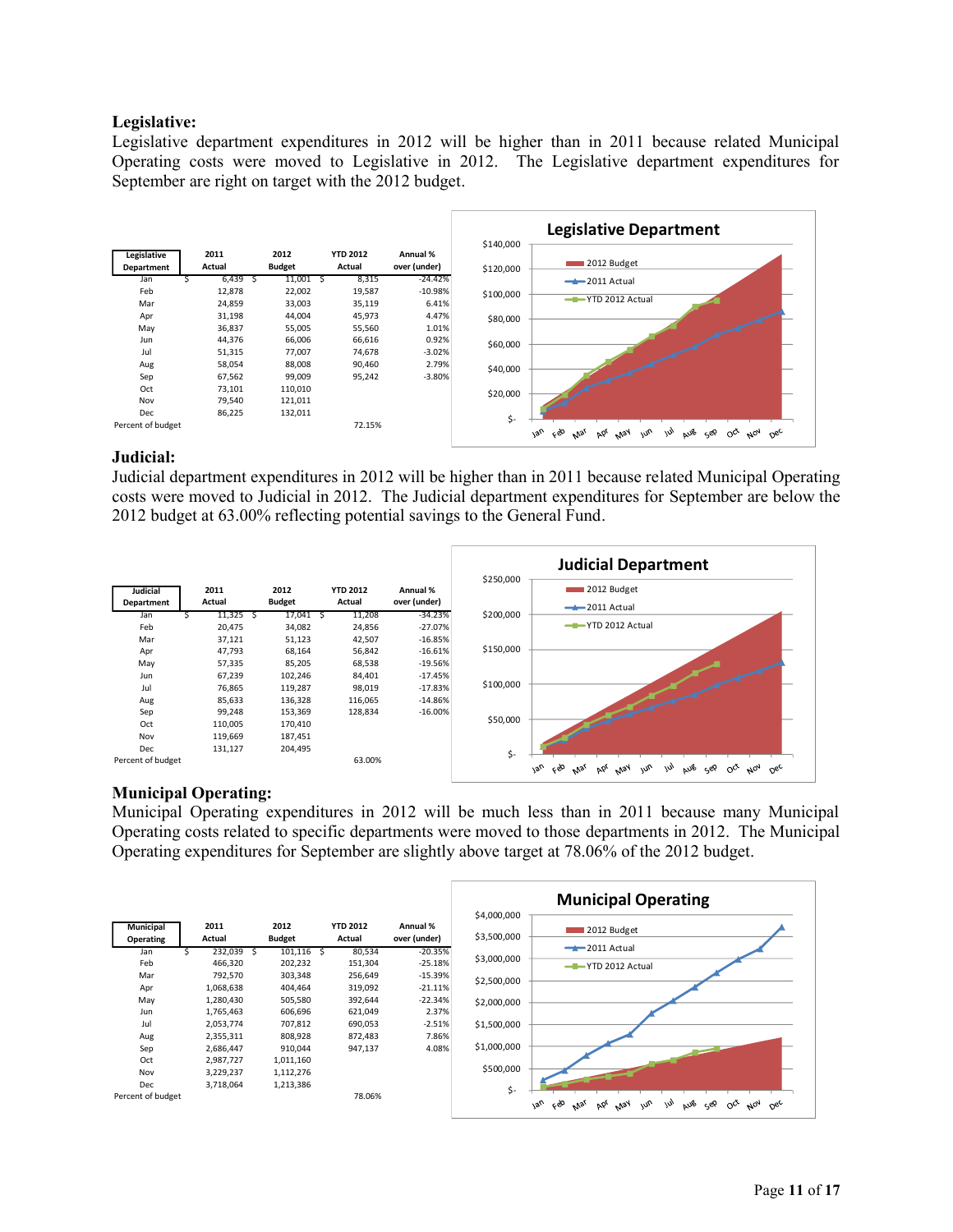#### **OTHER CITY FUNDS**

#### **Police and Fire Pension Fund**

|                                                        |    |             |              | <b>City of Brentwood</b>                                                   |                |               |                     |  |
|--------------------------------------------------------|----|-------------|--------------|----------------------------------------------------------------------------|----------------|---------------|---------------------|--|
|                                                        |    |             |              | <b>Police and Fire Pension Fund Financial Position</b><br>2012 Budget Year |                |               |                     |  |
|                                                        |    |             |              |                                                                            |                |               |                     |  |
|                                                        |    |             |              | <b>Police and Fire Pension Fund Summary</b>                                |                |               |                     |  |
|                                                        |    |             |              |                                                                            |                | \$ Difference | W/Beginning         |  |
| Month                                                  |    | Revenues    | Expenditures |                                                                            |                | Over (Under)  | <b>Fund Balance</b> |  |
|                                                        |    |             |              |                                                                            |                | S             | 24,717,892          |  |
| January                                                | \$ | 18,714 \$   |              |                                                                            | \$             | 18,714        | 24,736,606          |  |
| February                                               |    | 1,109,640   |              | 192,139                                                                    |                | 917,501       | 25,654,107          |  |
| March                                                  |    | 666,534     |              | 90,530                                                                     |                | 576,004       | 26,230,111          |  |
| April                                                  |    | 336,505     |              | 84,639                                                                     |                | 251,866       | 26,481,977          |  |
| May                                                    |    | (35,076)    |              | 87,250                                                                     |                | (122, 326)    | 26,359,651          |  |
| June                                                   |    | (1,042,222) |              | 253,835                                                                    |                | (1, 296, 057) | 25,063,594          |  |
| July                                                   |    | 367,768     |              | 90,832                                                                     |                | 276,936       | 25,340,530          |  |
| August                                                 |    | 230,341     |              | 217,242                                                                    |                | 13,099        | 25,353,629          |  |
| September                                              |    | 458,797     |              | 96,447                                                                     |                | 362,350       | 25,715,979          |  |
| October                                                |    |             |              |                                                                            |                |               | 25,715,979          |  |
| November                                               |    |             |              |                                                                            |                |               | 25,715,979          |  |
| December                                               |    |             |              |                                                                            |                |               | 25,715,979          |  |
| Totals                                                 | S  | 2,111,001   | S            | 1,112,914                                                                  | $\ddot{\zeta}$ | 998,087       |                     |  |
|                                                        |    |             |              |                                                                            |                |               |                     |  |
|                                                        |    |             |              |                                                                            |                |               |                     |  |
| * Beginning fund balance at 01/01/2012 from 2011 CAFR. |    |             |              |                                                                            |                |               |                     |  |
|                                                        |    |             |              |                                                                            |                |               |                     |  |

The Police and Fire Pension Fund is presented for information purposes only. The Police and Firefighters Pension Plan Board of Trustees oversee this fund. The Police and Fire Pension Fund activity for August was posted in September. Market values gained slightly in August which is reflected as an increase in revenue to the fund. There were no retirement payouts in August. We continue to track well above the 2012 budget due to the retirements that have occurred this year.

| <b>Police and Fire</b><br>Pension |   | 2011<br>Actual |   | 2012<br><b>Budget</b> |   | <b>YTD 2012</b><br>Actual | Annual %<br>over (under) |
|-----------------------------------|---|----------------|---|-----------------------|---|---------------------------|--------------------------|
| Jan                               | Ś | 25.526         | Ś | 58.075                | Ś | 18.714                    | $-67.78%$                |
| Feb                               |   | 341.941        |   | 116,150               |   | 1.128.354                 | 871.46%                  |
| Mar                               |   | 761.347        |   | 174.225               |   | 1.794.888                 | 930.21%                  |
| Apr                               |   | 710,157        |   | 232,300               |   | 2,131,393                 | 817.52%                  |
| May                               |   | 1.265.356      |   | 290.375               |   | 2.096.317                 | 621.93%                  |
| Jun                               |   | 1.244.868      |   | 348,450               |   | 1.054.095                 | 202.51%                  |
| Jul                               |   | 998.384        |   | 406.525               |   | 1.421.863                 | 249.76%                  |
| Aug                               |   | 766.870        |   | 464.600               |   | 1.652.204                 | 255.62%                  |
| Sep                               |   | (32.717)       |   | 522,675               |   | 2,111,001                 | 303.88%                  |
| Oct                               |   | (941, 684)     |   | 580,750               |   |                           |                          |
| Nov                               |   | 1.464.812      |   | 1.816.113             |   |                           |                          |
| Dec                               |   | 1.192.021      |   | 1.874.183             |   |                           |                          |
| Percent of budget                 |   |                |   |                       |   | 112.64%                   |                          |

Note: Fluctuations are due to changes in investment market values from month to month.

| <b>Police and Fire</b><br>Pension | 2011<br>Actual | 2012<br><b>Budget</b> | <b>YTD 2012</b><br>Actual | Annual %<br>over (under) |
|-----------------------------------|----------------|-----------------------|---------------------------|--------------------------|
| Jan                               | Ś<br>۰         | Ś                     | Ś<br>۰                    | #DIV/0!                  |
| Feb                               | 74.752         | 64.545                | 192,139                   | 197.68%                  |
| Mar                               | 273.181        | 129.090               | 282.669                   | 118.97%                  |
| Apr                               | 344.646        | 193,635               | 367,308                   | 89.69%                   |
| May                               | 426.841        | 258,180               | 454,558                   | 76.06%                   |
| Jun                               | 510.619        | 322.725               | 708.393                   | 119.50%                  |
| Jul                               | 663.475        | 387.270               | 799.225                   | 106.37%                  |
| Aug                               | 2,750,571      | 451.815               | 1.016.467                 | 124.97%                  |
| Sep                               | 2,933,593      | 516,360               | 1.112.914                 | 115.53%                  |
| Oct                               | 3.017.637      | 580.905               |                           |                          |
| Nov                               | 3.094.675      | 645,450               |                           |                          |
| Dec.                              | 1.302.519      | 710.000               |                           |                          |
| Percent of budget                 |                |                       | 156.75%                   |                          |

Note: Large fluctuations in 2011 relate to an error in Aug. 2011 corrected in Dec. 2011 (\$2 mil)

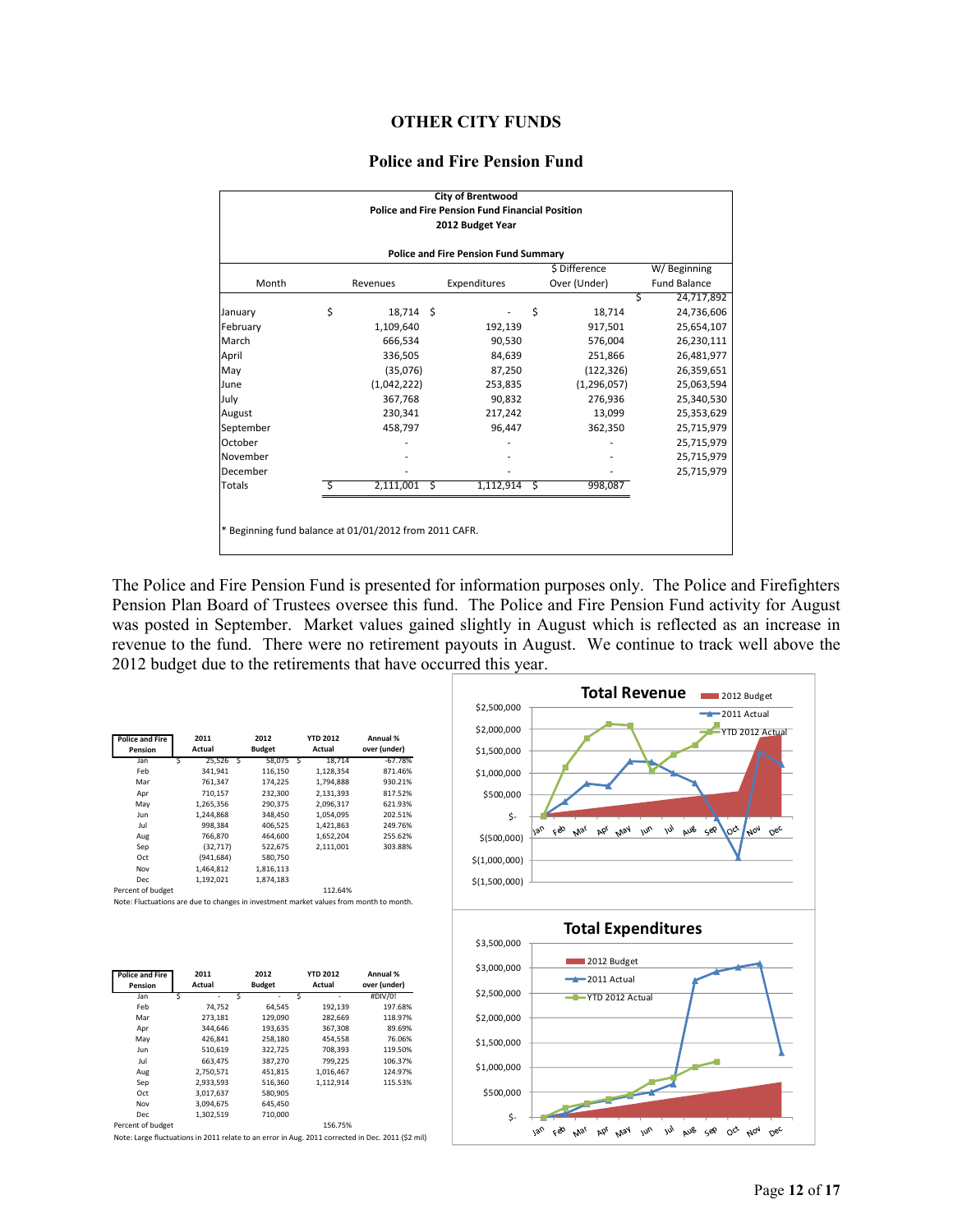# **Library Fund**

|                                                        |    |            |   | <b>City of Brentwood</b><br><b>Library Fund Financial Position</b><br>2012 Budget Year |   |               |                     |
|--------------------------------------------------------|----|------------|---|----------------------------------------------------------------------------------------|---|---------------|---------------------|
| <b>Library Fund Summary</b>                            |    |            |   |                                                                                        |   |               |                     |
|                                                        |    |            |   |                                                                                        |   | \$ Difference | W/Beginning         |
| Month                                                  |    | Revenues   |   | Expenditures                                                                           |   | Over (Under)  | <b>Fund Balance</b> |
|                                                        |    |            |   |                                                                                        |   |               | 326,595<br>Ś        |
| January                                                | \$ | $2,930$ \$ |   | $16,817$ \$                                                                            |   | (13, 887)     | 312,708             |
| February                                               |    | 1,983      |   | 34,379                                                                                 |   | (32, 396)     | 280,312             |
| March                                                  |    | 864        |   | 60,528                                                                                 |   | (59, 664)     | 220,648             |
| April                                                  |    | 1,207      |   | 28,503                                                                                 |   | (27, 296)     | 193,352             |
| May                                                    |    | 3,503      |   | 36,231                                                                                 |   | (32, 728)     | 160,624             |
| June                                                   |    | 1,525      |   | 34,130                                                                                 |   | (32, 605)     | 128,019             |
| July                                                   |    | 1,908      |   | 35,841                                                                                 |   | (33,933)      | 94,086              |
| August                                                 |    | 896        |   | 48,282                                                                                 |   | (47, 386)     | 46,700              |
| September                                              |    | 1,441      |   | 52,726                                                                                 |   | (51, 285)     | (4, 585)            |
| October                                                |    |            |   |                                                                                        |   |               | (4, 585)            |
| November                                               |    |            |   |                                                                                        |   |               | (4, 585)            |
| December                                               |    |            |   |                                                                                        |   |               | (4, 585)            |
| <b>Totals</b>                                          |    | 16,257     | Ŝ | 347,437                                                                                | Ŝ | (331, 180)    |                     |
|                                                        |    |            |   |                                                                                        |   |               |                     |
|                                                        |    |            |   |                                                                                        |   |               |                     |
| * Beginning fund balance at 01/01/2012 from 2011 CAFR. |    |            |   |                                                                                        |   |               |                     |
|                                                        |    |            |   |                                                                                        |   |               |                     |

The Library Fund is presented for information purposes only. The Library Board oversees the operations of the Library.

| Library           |   | 2011<br>Actual |   | 2012<br><b>Budget</b> |   | <b>YTD 2012</b><br>Actual | Annual %<br>over (under) |
|-------------------|---|----------------|---|-----------------------|---|---------------------------|--------------------------|
| Jan               | Ś | 1,519          | S | 3,159                 | Ś | 2,930                     | $-7.25%$                 |
| Feb               |   | 2.242          |   | 6,318                 |   | 4,913                     | $-22.24%$                |
| Mar               |   | 3,596          |   | 9,477                 |   | 5,777                     | $-39.04%$                |
| Apr               |   | 4,751          |   | 12,636                |   | 6,984                     | $-44.73%$                |
| May               |   | 6,027          |   | 15,795                |   | 10,487                    | $-33.61%$                |
| Jun               |   | 9,599          |   | 18,954                |   | 12,012                    | $-36.63%$                |
| Jul               |   | 12,605         |   | 22,113                |   | 13,920                    | $-37.05%$                |
| Aug               |   | 13,940         |   | 25,272                |   | 14,816                    | $-41.37%$                |
| Sep               |   | 15,378         |   | 28,431                |   | 16,257                    | $-42.82%$                |
| Oct               |   | 17,200         |   | 31,590                |   |                           |                          |
| Nov               |   | 451,575        |   | 467,857               |   |                           |                          |
| Dec               |   | 461,307        |   | 471,010               |   |                           |                          |
| Percent of budget |   |                |   |                       |   | 3.45%                     |                          |





| Library           |   | 2011<br>Actual |   | 2012<br><b>Budget</b> |   | <b>YTD 2012</b><br>Actual | Annual %<br>over (under) |
|-------------------|---|----------------|---|-----------------------|---|---------------------------|--------------------------|
| Jan               | Ś | 33,270         | Ś | 38,326                | Ś | 16,817                    | $-56.12%$                |
| Feb               |   | 61,496         |   | 76.652                |   | 51,196                    | $-33.21%$                |
| Mar               |   | 118,289        |   | 114,978               |   | 111,724                   | $-2.83%$                 |
| Apr               |   | 151,568        |   | 153,304               |   | 140,227                   | $-8.53%$                 |
| May               |   | 184,809        |   | 191,630               |   | 176,458                   | $-7.92%$                 |
| Jun               |   | 223.154        |   | 229,956               |   | 210,588                   | $-8.42%$                 |
| Jul               |   | 268,481        |   | 268,282               |   | 246,429                   | $-8.15%$                 |
| Aug               |   | 303,281        |   | 306,608               |   | 294,711                   | $-3.88%$                 |
| Sep               |   | 364,873        |   | 344.934               |   | 347.437                   | 0.73%                    |
| Oct               |   | 395,420        |   | 383,260               |   |                           |                          |
| Nov               |   | 424,161        |   | 421,586               |   |                           |                          |
| Dec               |   | 466.653        |   | 459.910               |   |                           |                          |
| Percent of budget |   |                |   |                       |   | 75.54%                    |                          |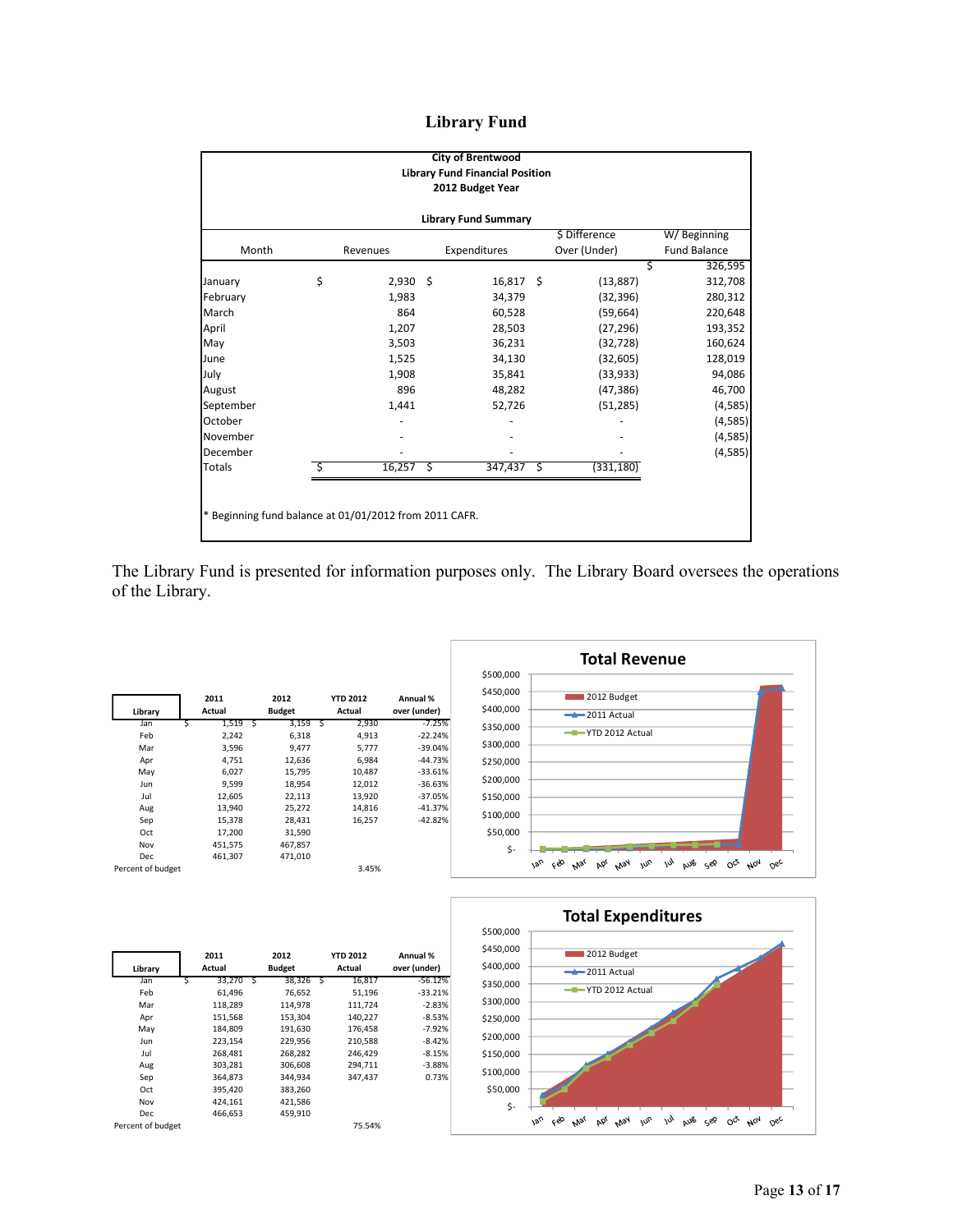|  | <b>Capital Improvements Fund</b> |  |
|--|----------------------------------|--|
|--|----------------------------------|--|

|                                                        |                                                                 |           |    | <b>City of Brentwood</b> |   |            |   |           |  |  |
|--------------------------------------------------------|-----------------------------------------------------------------|-----------|----|--------------------------|---|------------|---|-----------|--|--|
| <b>Capital Improvements Fund Financial Position</b>    |                                                                 |           |    |                          |   |            |   |           |  |  |
| 2012 Budget Year                                       |                                                                 |           |    |                          |   |            |   |           |  |  |
| <b>Capital Improvements Fund Summary</b>               |                                                                 |           |    |                          |   |            |   |           |  |  |
| \$ Difference<br>W/Beginning                           |                                                                 |           |    |                          |   |            |   |           |  |  |
| Month                                                  | Over (Under)<br>Expenditures<br><b>Fund Balance</b><br>Revenues |           |    |                          |   |            |   |           |  |  |
|                                                        |                                                                 |           |    |                          |   |            | Ś | 1,925,784 |  |  |
| January                                                | \$                                                              | 171,303   | -Ś | 298,418 \$               |   | (127, 115) |   | 1,798,669 |  |  |
| February                                               |                                                                 | 119,764   |    | 18,644                   |   | 101,120    |   | 1,899,789 |  |  |
| March                                                  |                                                                 | 256,103   |    | 260,588                  |   | (4, 485)   |   | 1,895,304 |  |  |
| April                                                  |                                                                 | 182,068   |    | 15,532                   |   | 166,536    |   | 2,061,840 |  |  |
| May                                                    |                                                                 | 129,438   |    | 42,022                   |   | 87,416     |   | 2,149,256 |  |  |
| June                                                   |                                                                 | 192,322   |    | 124,193                  |   | 68,129     |   | 2,217,385 |  |  |
| July                                                   |                                                                 | 155,639   |    | 51,318                   |   | 104,321    |   | 2,321,706 |  |  |
| August                                                 |                                                                 | 109,538   |    | 217,383                  |   | (107, 845) |   | 2,213,861 |  |  |
| September                                              |                                                                 | 172,234   |    | 570,814                  |   | (398, 580) |   | 1,815,281 |  |  |
| October                                                |                                                                 |           |    |                          |   |            |   | 1,815,281 |  |  |
| November                                               |                                                                 |           |    |                          |   |            |   | 1,815,281 |  |  |
| December                                               |                                                                 |           |    |                          |   |            |   | 1,815,281 |  |  |
| <b>Totals</b>                                          |                                                                 | 1,488,409 | S  | 1,598,912                | S | (110, 503) |   |           |  |  |
|                                                        |                                                                 |           |    |                          |   |            |   |           |  |  |
|                                                        |                                                                 |           |    |                          |   |            |   |           |  |  |
| * Beginning fund balance at 01/01/2012 from 2011 CAFR. |                                                                 |           |    |                          |   |            |   |           |  |  |
|                                                        |                                                                 |           |    |                          |   |            |   |           |  |  |

Revenue for the Capital Improvements fund includes ad valorem taxes, sales tax, grant revenue and investment income. Sales tax revenue for the Capital Improvements fund is ahead of the 2012 budget. All other revenue sources will be coming in at various times throughout the year. The Capital Improvements expenditures are above 2011 but are well below the 2012 budget at 60.49%. However, expenditures on a monthly basis will be high or low based on purchasing and construction activity.





| Capital             |        | 2011      |   | 2012          |   | <b>YTD 2012</b> | Annual %     |  |
|---------------------|--------|-----------|---|---------------|---|-----------------|--------------|--|
| <b>Improvements</b> | Actual |           |   | <b>Budget</b> |   | Actual          | over (under) |  |
| Jan                 | \$     | 422,155   | Ś | 220,277       | S | 298,418         | 35.47%       |  |
| Feb                 |        | 463,478   |   | 440.554       |   | 317,062         | $-28.03%$    |  |
| Mar                 |        | 690,118   |   | 660,831       |   | 577,650         | $-12.59%$    |  |
| Apr                 |        | 741,543   |   | 881,108       |   | 593,182         | $-32.68%$    |  |
| May                 |        | 756,398   |   | 1,101,385     |   | 635,204         | $-42.33%$    |  |
| Jun                 |        | 802,393   |   | 1,321,662     |   | 759,397         | $-42.54%$    |  |
| Jul                 |        | 840,673   |   | 1,541,939     |   | 810,715         | $-47.42%$    |  |
| Aug                 |        | 898,977   |   | 1,762,216     |   | 1,028,098       | $-41.66%$    |  |
| Sep                 |        | 1,087,621 |   | 1,982,493     |   | 1,598,912       | $-19.35%$    |  |
| Oct                 |        | 1,127,851 |   | 2,202,770     |   |                 |              |  |
| Nov                 |        | 1,211,310 |   | 2,423,047     |   |                 |              |  |
| Dec                 |        | 1,314,056 |   | 2,643,325     |   |                 |              |  |
| Percent of budget   |        |           |   |               |   | 60.49%          |              |  |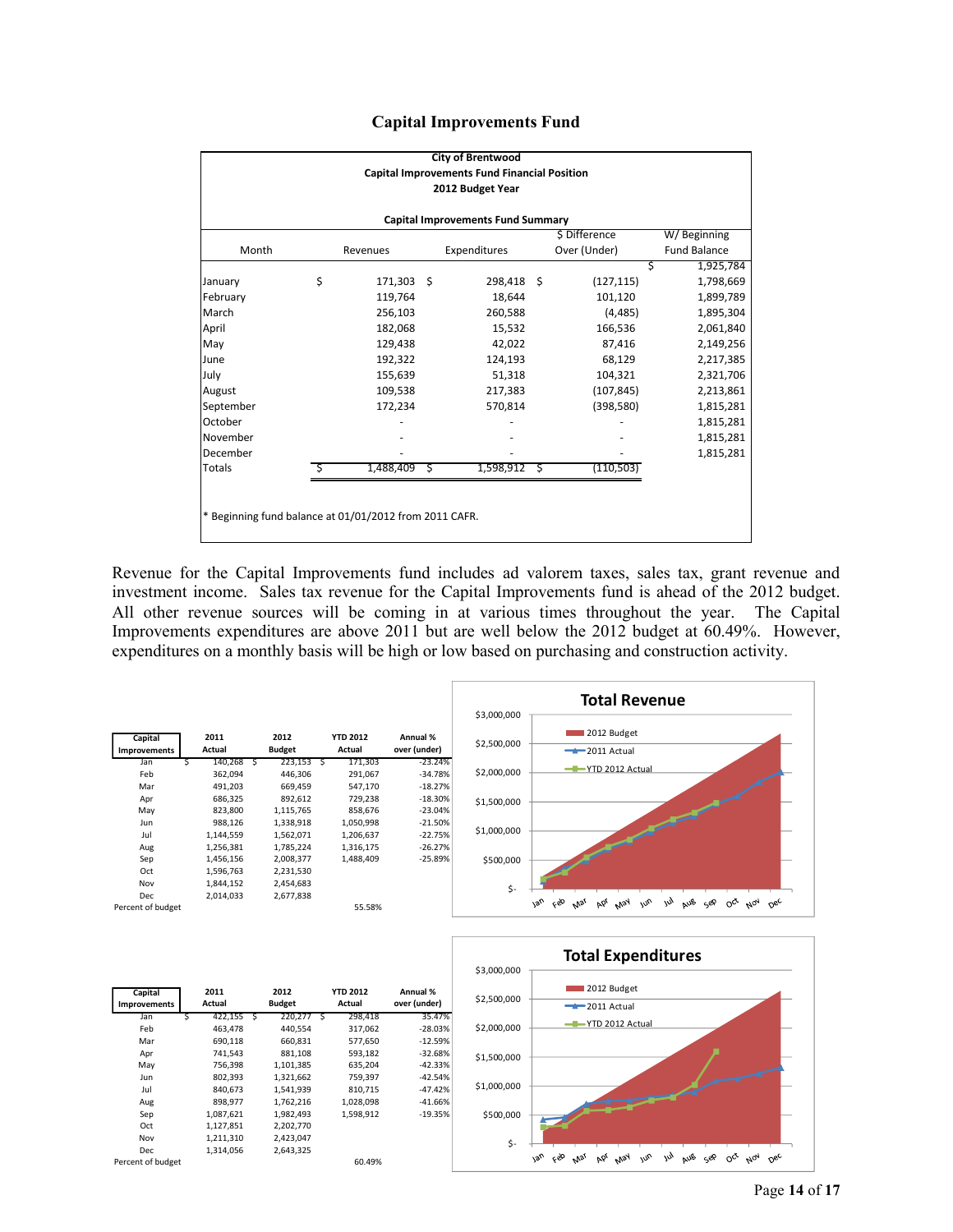| <b>City of Brentwood</b>                                  |    |            |   |              |   |              |                     |  |  |  |  |
|-----------------------------------------------------------|----|------------|---|--------------|---|--------------|---------------------|--|--|--|--|
| Storm Water and Park Improvements Fund Financial Position |    |            |   |              |   |              |                     |  |  |  |  |
| 2012 Budget Year                                          |    |            |   |              |   |              |                     |  |  |  |  |
|                                                           |    |            |   |              |   |              |                     |  |  |  |  |
| Storm Water and Park Improvements Fund Summary            |    |            |   |              |   |              |                     |  |  |  |  |
| \$ Difference<br>W/Beginning                              |    |            |   |              |   |              |                     |  |  |  |  |
| Month                                                     |    | Revenues   |   | Expenditures |   | Over (Under) | <b>Fund Balance</b> |  |  |  |  |
|                                                           |    |            |   |              |   |              | 1,232,278<br>Ś      |  |  |  |  |
| January                                                   | \$ | 204,435 \$ |   | 242,399 \$   |   | (37, 964)    | 1,194,314           |  |  |  |  |
| February                                                  |    | 138,852    |   | 87,629       |   | 51,223       | 1,245,537           |  |  |  |  |
| March                                                     |    | 270,416    |   | 109,782      |   | 160,634      | 1,406,171           |  |  |  |  |
| April                                                     |    | 216,045    |   | 100,554      |   | 115,491      | 1,521,662           |  |  |  |  |
| May                                                       |    | 131,170    |   | 74,024       |   | 57,146       | 1,578,808           |  |  |  |  |
| June                                                      |    | 194,194    |   | 207,511      |   | (13, 317)    | 1,565,491           |  |  |  |  |
| July                                                      |    | 184,944    |   | 66,721       |   | 118,223      | 1,683,714           |  |  |  |  |
| August                                                    |    | 130,772    |   | 151,654      |   | (20, 882)    | 1,662,832           |  |  |  |  |
| September                                                 |    | 220,803    |   | 85,384       |   | 135,419      | 1,798,251           |  |  |  |  |
| October                                                   |    |            |   |              |   |              | 1,798,251           |  |  |  |  |
| November                                                  |    |            |   |              |   |              | 1,798,251           |  |  |  |  |
| December                                                  |    |            |   |              |   |              | 1,798,251           |  |  |  |  |
| <b>Totals</b>                                             |    | 1,691,631  | Ś | 1,125,658    | Ś | 565,973      |                     |  |  |  |  |
|                                                           |    |            |   |              |   |              |                     |  |  |  |  |
|                                                           |    |            |   |              |   |              |                     |  |  |  |  |
| * Beginning fund balance at 01/01/2012 from 2011 CAFR.    |    |            |   |              |   |              |                     |  |  |  |  |
|                                                           |    |            |   |              |   |              |                     |  |  |  |  |

## **Storm water & Park Improvements Fund**

Revenue for the Storm water and Parks Improvements fund includes ad valorem taxes, sales tax, and investment income. Sales tax revenue is ahead of the 2012 budget. Expenditures are below 2011 and the 2012 budget even though the final debt service payment paid in January for the 1993 general obligations bonds was higher than budget as noted in previous reports.



| Storm Water &     |   | 2011      |   | 2012          |   | <b>YTD 2012</b> | Annual %     |
|-------------------|---|-----------|---|---------------|---|-----------------|--------------|
| Park              |   | Actual    |   | <b>Budget</b> |   | Actual          | over (under) |
| Jan               | Ś | 176.846   | S | 152,508       | Ś | 242,399         | 58.94%       |
| Feb               |   | 280,790   |   | 305,016       |   | 330,028         | 8.20%        |
| Mar               |   | 454.833   |   | 457,524       |   | 439,810         | $-3.87%$     |
| Apr               |   | 566,451   |   | 610,032       |   | 540.364         | $-11.42%$    |
| May               |   | 656,557   |   | 762,540       |   | 614,388         | $-19.43%$    |
| Jun               |   | 821,445   |   | 915,048       |   | 821,899         | $-10.18%$    |
| Jul               |   | 965,107   |   | 1,067,556     |   | 888,620         | $-16.76%$    |
| Aug               |   | 1,069,699 |   | 1,220,064     |   | 1.040.274       | $-14.74%$    |
| Sep               |   | 1,262,315 |   | 1,372,572     |   | 1,125,658       | $-17.99%$    |
| Oct               |   | 1,360,449 |   | 1,525,080     |   |                 |              |
| Nov               |   | 1,459,535 |   | 1,677,588     |   |                 |              |
| Dec               |   | 1.630.643 |   | 1,830,094     |   |                 |              |
| Percent of budget |   |           |   |               |   | 61.51%          |              |

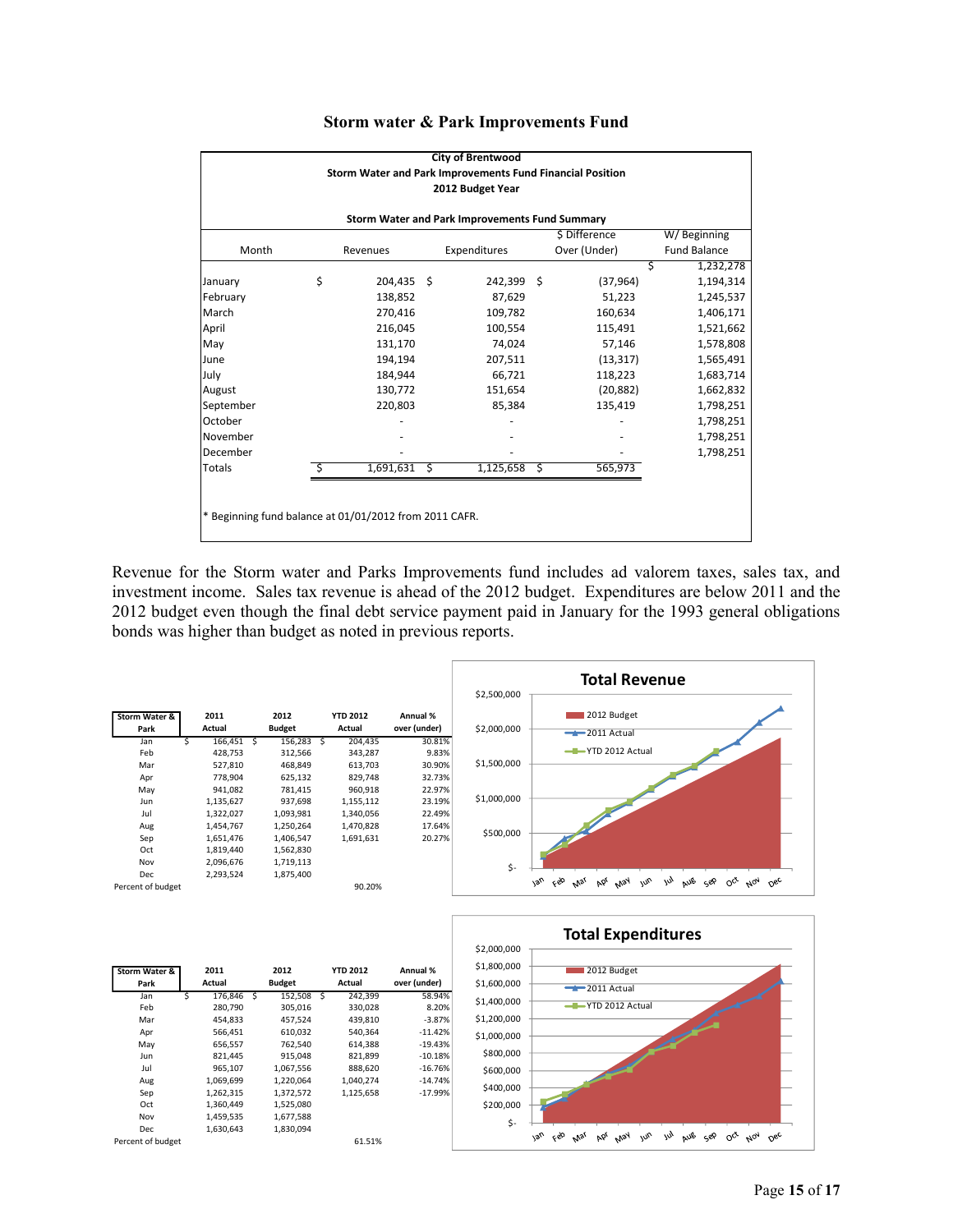|  | <b>Sewer Improvements Fund</b> |  |
|--|--------------------------------|--|
|--|--------------------------------|--|

| <b>City of Brentwood</b>                                                                         |    |           |   |             |    |           |         |  |  |                              |  |          |  |              |  |              |                     |  |  |
|--------------------------------------------------------------------------------------------------|----|-----------|---|-------------|----|-----------|---------|--|--|------------------------------|--|----------|--|--------------|--|--------------|---------------------|--|--|
| Sewer Improvements Fund Financial Position<br>2012 Budget Year<br>Sewer Improvement Fund Summary |    |           |   |             |    |           |         |  |  |                              |  |          |  |              |  |              |                     |  |  |
|                                                                                                  |    |           |   |             |    |           |         |  |  | \$ Difference<br>W/Beginning |  |          |  |              |  |              |                     |  |  |
|                                                                                                  |    |           |   |             |    |           |         |  |  | Month                        |  | Revenues |  | Expenditures |  | Over (Under) | <b>Fund Balance</b> |  |  |
|                                                                                                  |    |           |   |             |    | \$        | 86,179  |  |  |                              |  |          |  |              |  |              |                     |  |  |
| January                                                                                          | \$ | 37,660 \$ |   | $10,530$ \$ |    | 27,130    | 113,309 |  |  |                              |  |          |  |              |  |              |                     |  |  |
| February                                                                                         |    | 1,425     |   | 7,929       |    | (6,504)   | 106,805 |  |  |                              |  |          |  |              |  |              |                     |  |  |
| March                                                                                            |    | 966       |   | 20,062      |    | (19,096)  | 87,709  |  |  |                              |  |          |  |              |  |              |                     |  |  |
| April                                                                                            |    | 1,810     |   | 13,686      |    | (11, 876) | 75,833  |  |  |                              |  |          |  |              |  |              |                     |  |  |
| May                                                                                              |    | 939       |   | 14,151      |    | (13, 212) | 62,621  |  |  |                              |  |          |  |              |  |              |                     |  |  |
| June                                                                                             |    | 412       |   | 11,699      |    | (11, 287) | 51,334  |  |  |                              |  |          |  |              |  |              |                     |  |  |
| July                                                                                             |    | 292       |   | 13,666      |    | (13, 374) | 37,960  |  |  |                              |  |          |  |              |  |              |                     |  |  |
| August                                                                                           |    | 242       |   | 16,753      |    | (16, 511) | 21,449  |  |  |                              |  |          |  |              |  |              |                     |  |  |
| September                                                                                        |    | 745       |   | 12,219      |    | (11, 474) | 9,975   |  |  |                              |  |          |  |              |  |              |                     |  |  |
| October                                                                                          |    |           |   |             |    |           | 9,975   |  |  |                              |  |          |  |              |  |              |                     |  |  |
| November                                                                                         |    |           |   |             |    |           | 9,975   |  |  |                              |  |          |  |              |  |              |                     |  |  |
| December                                                                                         |    |           |   |             |    |           | 9,975   |  |  |                              |  |          |  |              |  |              |                     |  |  |
| <b>Totals</b>                                                                                    |    | 44,491    | S | 120,695     | \$ | (76, 204) |         |  |  |                              |  |          |  |              |  |              |                     |  |  |
|                                                                                                  |    |           |   |             |    |           |         |  |  |                              |  |          |  |              |  |              |                     |  |  |
|                                                                                                  |    |           |   |             |    |           |         |  |  |                              |  |          |  |              |  |              |                     |  |  |
| * Beginning fund balance at 01/01/2012 from 2011 CAFR.                                           |    |           |   |             |    |           |         |  |  |                              |  |          |  |              |  |              |                     |  |  |
|                                                                                                  |    |           |   |             |    |           |         |  |  |                              |  |          |  |              |  |              |                     |  |  |

The Sewer Improvements fund revenue and expenditures are on target with 2011 and the 2012 budget through September.

| Sewer               | 2011    |   | 2012          |   | <b>YTD 2012</b> | Annual %     |
|---------------------|---------|---|---------------|---|-----------------|--------------|
| <b>Improvements</b> | Actual  |   | <b>Budget</b> |   | Actual          | over (under) |
| Jan                 | 35,727  | Ś | 36,000        | S | 37,660          | 4.61%        |
| Feb                 | 37,485  |   | 37,700        |   | 39,085          | 3.67%        |
| Mar                 | 38,309  |   | 38,700        |   | 40,051          | 3.49%        |
| Apr                 | 39,802  |   | 40,200        |   | 41,861          | 4.13%        |
| May                 | 40,440  |   | 41,200        |   | 42,800          | 3.88%        |
| Jun                 | 40.880  |   | 41,700        |   | 43,212          | 3.63%        |
| Jul                 | 41,320  |   | 42,200        |   | 43,504          | 3.09%        |
| Aug                 | 41,470  |   | 42,700        |   | 43,746          | 2.45%        |
| Sep                 | 41,470  |   | 43,200        |   | 44,491          | 2.99%        |
| Oct                 | 41,470  |   | 43,700        |   |                 |              |
| Nov                 | 41,470  |   | 44,200        |   |                 |              |
| Dec                 | 152,999 |   | 155,000       |   |                 |              |
| Percent of budget   |         |   |               |   | 28.70%          |              |





| Sewer<br><b>Improvements</b> | 2011<br>Actual |   | 2012<br><b>Budget</b> |    | <b>YTD 2012</b><br>Actual | Annual %<br>over (under) |
|------------------------------|----------------|---|-----------------------|----|---------------------------|--------------------------|
| Jan                          | 10,459         | S | 12.913                | -S | 10,530                    | $-18.45%$                |
| Feb                          | 20.162         |   | 25.826                |    | 18.459                    | $-28.53%$                |
| Mar                          | 35,365         |   | 38,739                |    | 38,521                    | $-0.56%$                 |
| Apr                          | 49,197         |   | 51,652                |    | 52,207                    | 1.07%                    |
| May                          | 70,973         |   | 64,565                |    | 66,358                    | 2.78%                    |
| Jun                          | 82.134         |   | 77.478                |    | 78,057                    | 0.75%                    |
| Jul                          | 91,818         |   | 90.391                |    | 91.723                    | 1.47%                    |
| Aug                          | 105,324        |   | 103,304               |    | 108,476                   | 5.01%                    |
| Sep                          | 119,175        |   | 116,217               |    | 120.695                   | 3.85%                    |
| Oct                          | 132,079        |   | 129,130               |    |                           |                          |
| Nov                          | 142,803        |   | 142,043               |    |                           |                          |
| Dec                          | 160,994        |   | 154,958               |    |                           |                          |
| Percent of budget            |                |   |                       |    | 77.89%                    |                          |